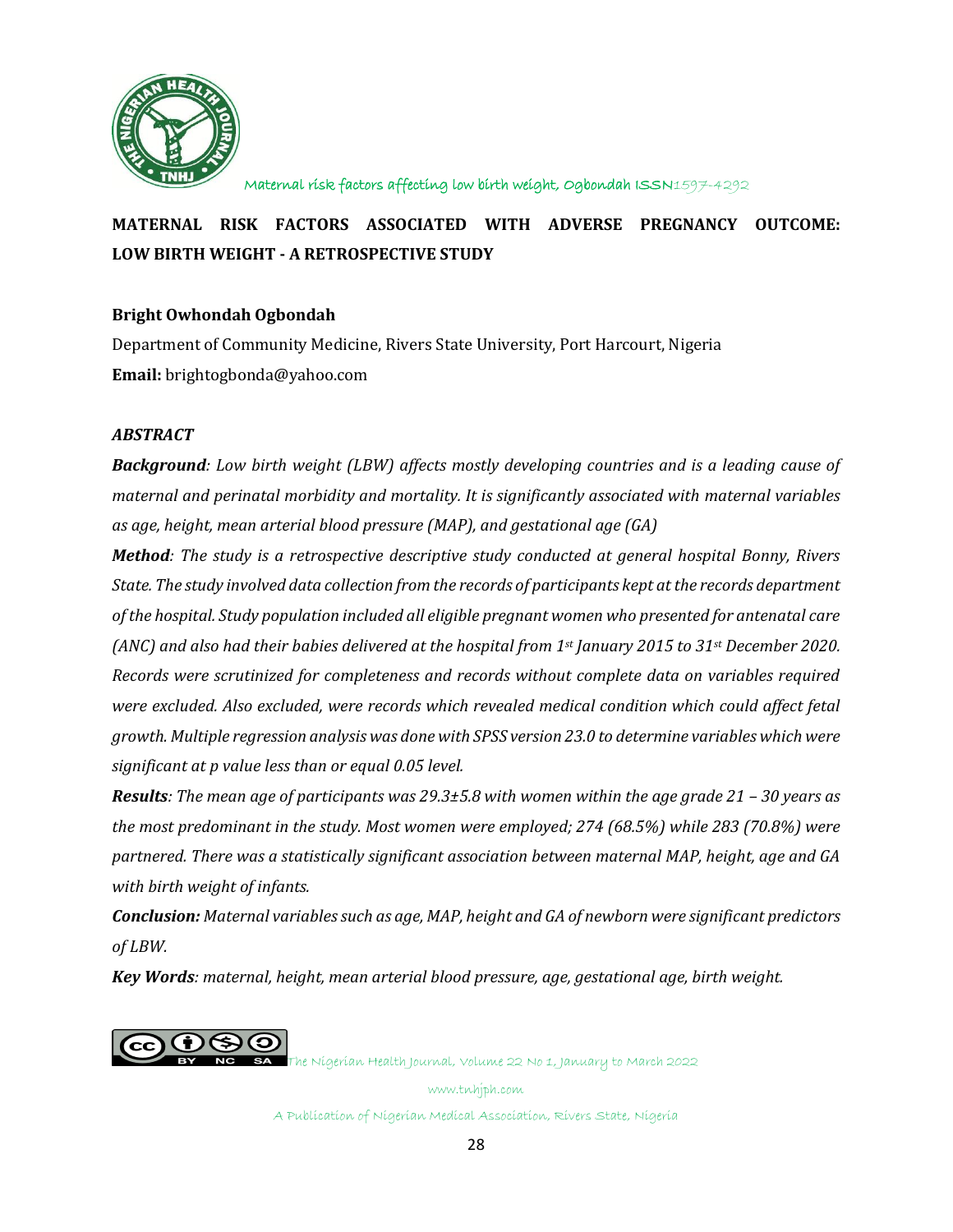

#### **INTRODUCTION**

Low Birth Weight (LBW) in newborn, defined as weight below  $10<sup>th</sup>$  percentile of sex specific population-based birth weight reference curve for gestational age (GA) <sup>1</sup> or weight of newborn less than 2500g2. LBW could result from preterm delivery or intrauterine growth retardation (IUGR) or both3.Infants with LBW are 25 times more at risk of dying and also develop long term consequences such as low intelligence quotient, poor school performance and cognitive dysfunctions compared with counterparts who weigh 2500g and above<sup>4,5,6</sup>. It is a major public health issue which affects mostly developing countries. Birth weight (BW) of newborn depends primarily on maternal factors which is single most important factor determining survival and development of newborn<sup>7</sup>. Unfavorable biological, social and environmental factors which affects the mother before and during pregnancy plays a vital role as risk factors of LBW8. Therefore, mothers need good, effective and efficient health care delivery services. It requires that they receive adequate social environment, responsive political structure and acceptable cultural value to ensure improved maternal health care and reduce adverse consequences. It is in this light that World Health assembly nutrition, target to reduce LBW by 30% between 2012 and 20259. Over 20 million (15-20% of all births globally) infants are born with LBW, which contributes about 80% of all neonatal mortality10. In 2019, Lancet reported a global prevalence of between 14% - 17% with over 90% from low- and middle-income countries (LMIC) with sub-Saharan Africa contributing about 24% of global burden11.It was also estimated that global incidence was 16%12.

Consequences of LBW impacts negatively on the community both on short and long- term basis. It was shown that LBW could predispose children to stunting in childhood, develop markers of metabolic risk factors at later age, affect male and female reproductive capacities and a risk factor for suboptimal growth until adulthood and could lead to intergenerational assaults of malnutrition13. Evidence further reveals the impact of LBW as it could cause mental impairment and noncommunicable chronic disease later in life14. It is therefore important to understand maternal risk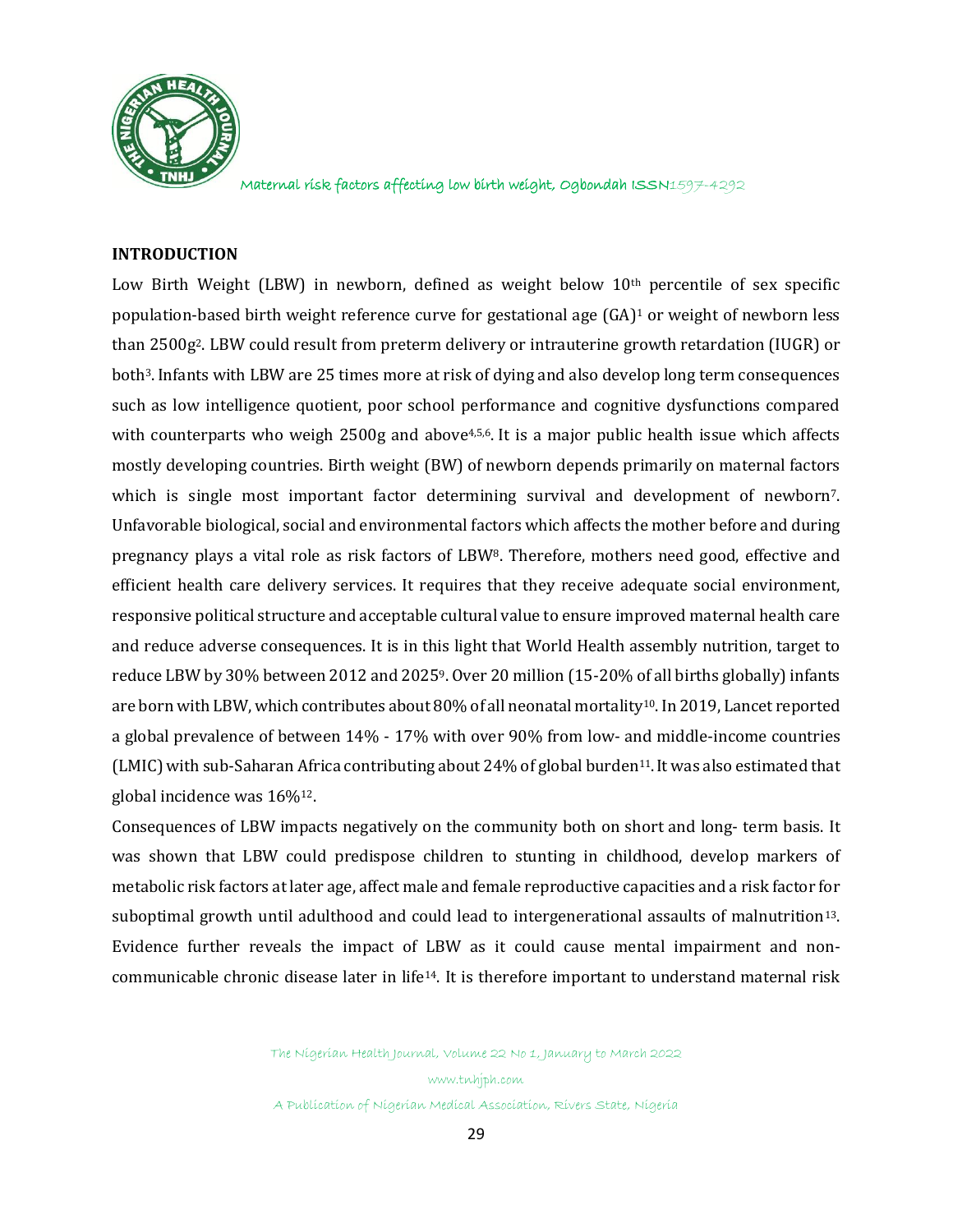

factors associated with adverse pregnancy outcome such as LBW as to institute public health and maternal health care services to curb these conditions.

Several maternal factors have been associated with LBW. Anaemia in pregnancy have been implicated as a determinant of LBW and defined as maternal blood haemoglobin concentration below  $10g/d$ <sup>15</sup>. It was implicated as the most common nutritional disorder in pregnancy<sup>16</sup>. The enormity of the problem is evidenced by prevalence high as  $46\%$ ,  $41.8\%$  and  $56.0\%$  respectively<sup>17,18,19</sup> Environmental and social factors which could predispose to this problem include malaria, intestinal parasite and low intake of iron rich foods<sup>17</sup>, maternal under nutrition with poor calorie intake resulting in low absorption of essential micronutrients18.Effects of Anaemia in pregnancy have been controversial. It is believed that anaemia in pregnancy could predispose to LBW17,18,13. However, some studies found no significant association between LBW and Anaemia in pregnancy<sup>19</sup>. It was shown that Maternal Anaemia affects placental vascularization by altering angiogenesis during early pregnancy20.

Maternal weight at term was noted as the best predictor of infant birth weight<sup>21</sup>. Studies have shown significant association between maternal weight and LBW22,23,24. It is an established fact that adequate nutrition and good calorie intake predicts maternal weight in pregnancy.

Maternal height has shown strong positive correlation with infant birth weight<sup>24,25</sup>. LBW infants are at an additional risk of stunting and poor linear growth if born to short mothers<sup>26</sup>. An infant with LBW is more likely to have stunting in childhood and develop markers of metabolic risk factors at his later age. Low birth weight is a risk factor for inter-generational assault of malnutrition and a risk factor for suboptimal growth until adulthood<sup>13</sup>. LBW causes stunting and other long lasting health effects14.

Preterm delivery is a strong factor which predicts LBW. Previous studies have shown significant association between GA and LBW22. Gestational age below 37 weeks have also been shown to have a strong positive correlation with LBW27.Birth weight depends on GA and fetal growth which are both products of internal (genetic) and environmental factors variation in different population of fetuses due to different environmental factors<sup>28</sup>.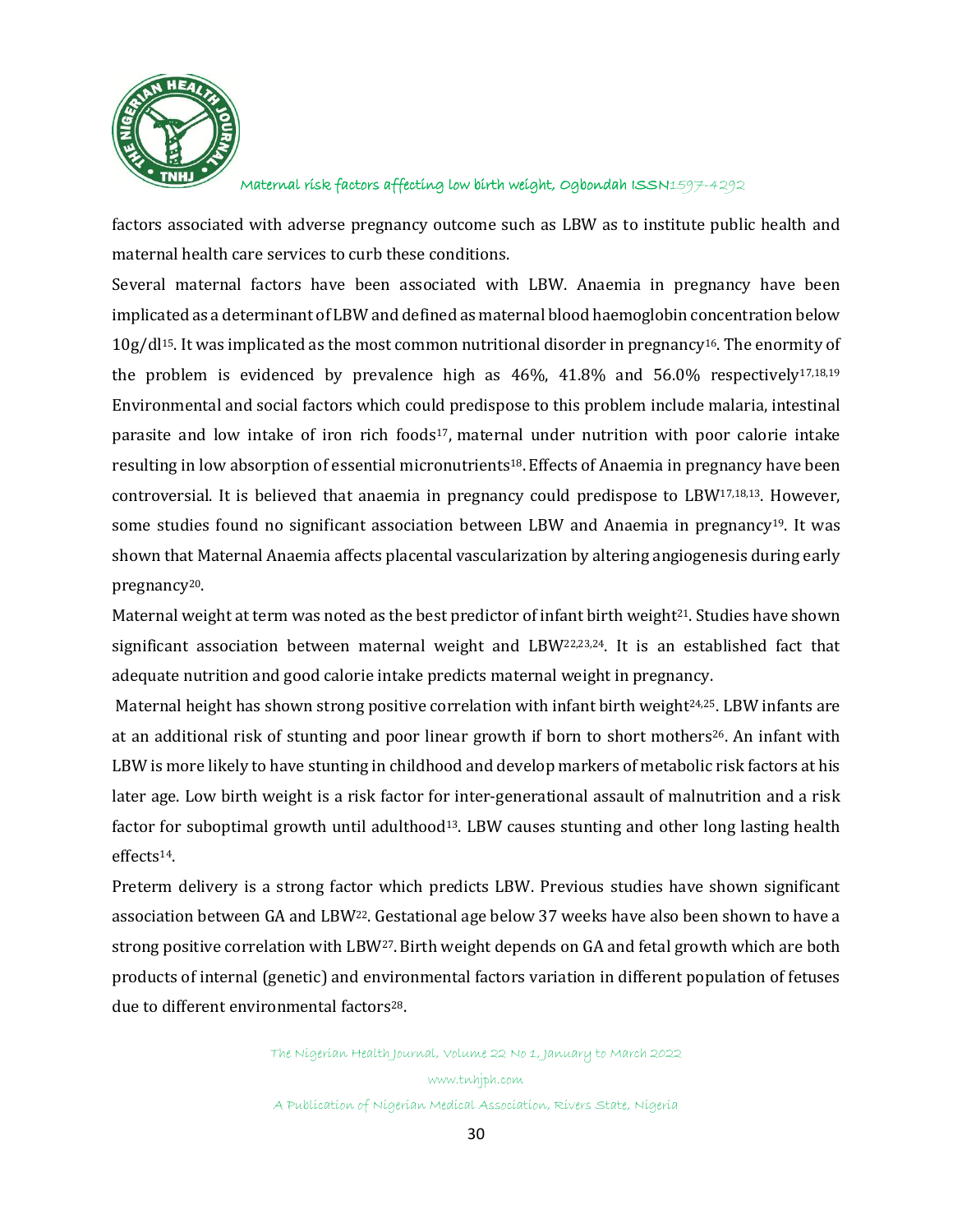

The objective of this study is to determine the effect of maternal predictors such as maternal weight, height, blood haemoglobin concentration, MAP and GA on birth weight of newborn. The rationale behind this work lies in the fact that, no work of this kind has been done in this study area and result obtained will be used as a tool to plan an evidence-based community tailored mitigation measures in the island where this study was carried out. Note that there have been conflicting results concerning the effect of these maternal variables and LBW. Further justification comes from the 2012 lancet every newborn series which called for more research into LBW infants29.

#### **METHOD**

#### **Study Area and Population**

The study was a descriptive retrospective study conducted at general hospital Bonny, in Bonny Island Rivers State, Nigeria. The study involved retrospective data collection from the records of participants kept at the records department of the hospital. The study population included all eligible pregnant women who presented for antenatal care (ANC) and also had their babies delivered at the hospital from 1st January 2015 to 31st December 2020. Records were scrutinized for completeness and records without complete data on variables required were excluded. Also excluded, were records which revealed multiple pregnancy and other medical condition which could affect fetal growth such as diabetes mellitus, HIV, cardiovascular diseases except hypertension etc. Participants for the study were enlisted based on their records until the required sample size was achieved. A total sample size of 400 was achieved after making adjustment for attrition using sample size determination for descriptive study30.

#### **Data Collection and Analysis**

Data were collected on socio-demographic, independent variable such as maternal height, weight, mean arterial blood pressure, blood haemoglobin concentration and GA while output variable was infant birth weight. Results were presented in simple frequency distribution table. Correlation coefficient was used to determine variables that were significantly associated with dependent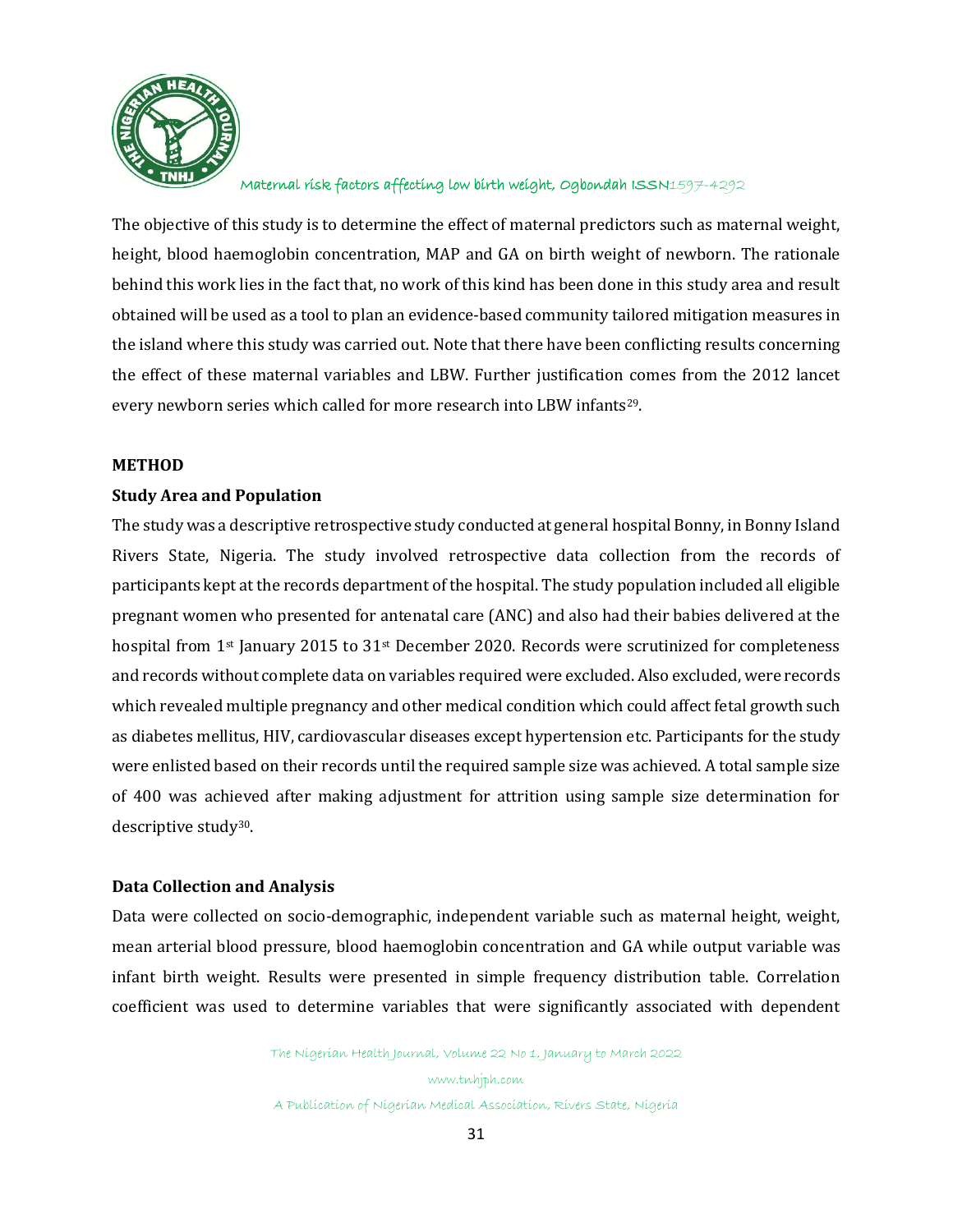

variable while multiple regression analysis was done to determine continuous variables which were significant at p value less than or equal 0.05 level. Also, bivariate analysis with chi-square test was done for categorical data with level of statistical significance set at less than or equal 0.05.

Data collected was coded and entered into excel work book and was transported into statistical package for social sciences (SPSS) version 23.0 standard edition for statistical analysis.

## **Ethical Considerations**

Permission for the study was granted by the management of Rivers State Hospital management board while ethical approval for the study was given by the ethical review committee of Rivers State Hospital Management Board.

## **RESULTS**

# **SOCIO-DEMOGRAPHIC CHARACTERISTICS**

The most predominant age group were women aged 21-30 years, 200 (50%) while 6(1.5%) of women were aged 41 years and above. The mean age was 29.3±5.8 with minimum and maximum age 17 and 44 years respectively.

Most women were employed; 274 (68.5%) while 126 (31.5%) were unemployed. Majority of the women were partnered 283 (70.8%) with 126 (29.2%) not partnered.

# **TABLE 1: SOCIO-DEMOGRAPHIC CHARACTERISTICS**

| <b>VARIABLES</b> | $N = 400$ MEAN  | <b>MINIMUM</b> | <b>MAXIMUM</b> | <b>RANGE</b> |
|------------------|-----------------|----------------|----------------|--------------|
| AGE (YEARS)      | $FREQ.$ $(\% )$ |                |                |              |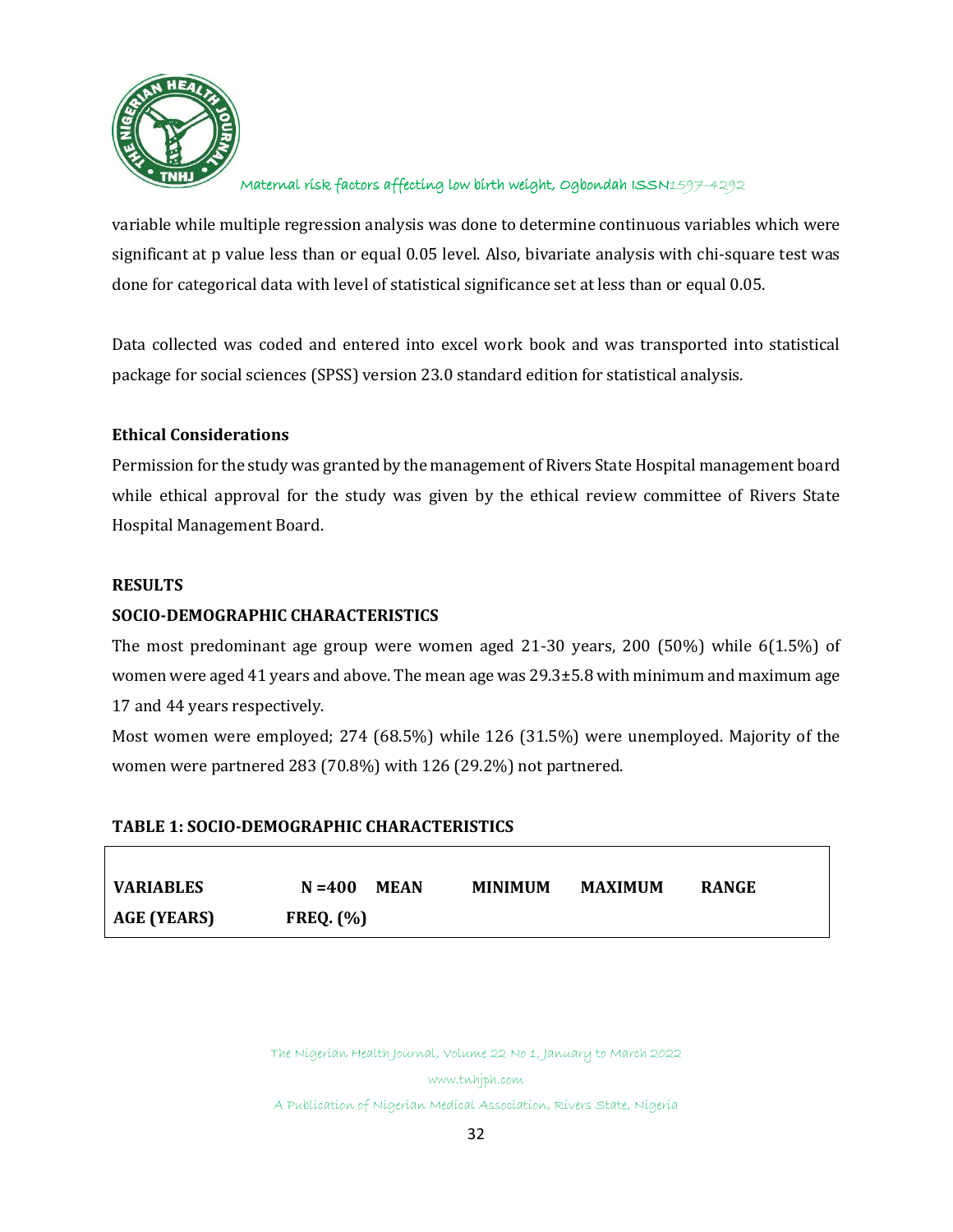

Maternal risk factors affecting low birth weight, Ogbondah ISSN1597-4292

| $\leq$ 20              | 36(9.0)    |                |    |    |     |
|------------------------|------------|----------------|----|----|-----|
| $21 - 30$              | 200(50.0)  | $29.3 \pm 5.8$ | 17 | 44 | 270 |
| $31 - 40$              | 158 (39.5) |                |    |    |     |
| $\geq 41$              | 6(1.5)     |                |    |    |     |
| <b>OCCUPATION</b>      |            |                |    |    |     |
| Unemployed             | 60(15.0)   |                |    |    |     |
| Student                | 74 (18.5)  |                |    |    |     |
| <b>Business woman</b>  | 182 (45.5) |                |    |    |     |
| Public servant         | 84 (21.0)  |                |    |    |     |
| <b>RELIGION</b>        |            |                |    |    |     |
| Christian              | 390 (97.5) |                |    |    |     |
| Islam                  | 8(2.0)     |                |    |    |     |
| Others                 | 2(0.5)     |                |    |    |     |
| <b>TRIBE</b>           |            |                |    |    |     |
| Igbo                   | 74 (18.5)  |                |    |    |     |
| Ijaw                   | 260 (65.0) |                |    |    |     |
| House                  | 12 (12.0)  |                |    |    |     |
| Efik                   | 48 (12.0)  |                |    |    |     |
| Others                 | 6(1.5)     |                |    |    |     |
| <b>MARITAL STATUS</b>  |            |                |    |    |     |
| Single                 | 115(28.7)  |                |    |    |     |
| Married<br>281(70.3)   |            |                |    |    |     |
| Cohabitation<br>2(0.5) |            |                |    |    |     |
| Divorced               | 2(0.5)     |                |    |    |     |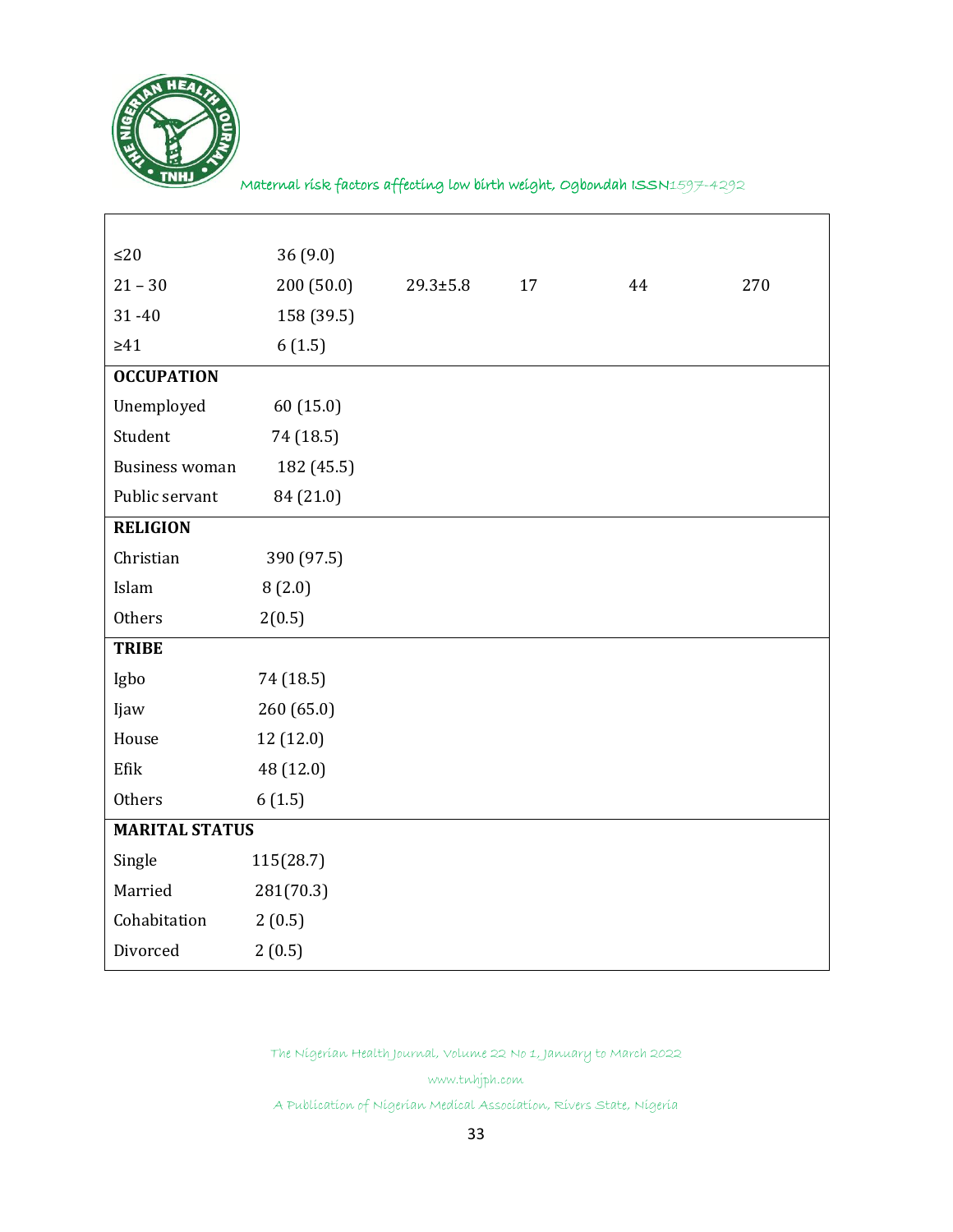

# **MATERNAL PREDICTORS AND LBW 1**

Women whose blood haemoglobin concentration above 11g/dl were the most predominant; 336(84.0%), while women with height 166-170cm constituted 140 (35.0%) of the study.

## **TABLE 2: MATERNAL PREDICTORS AND LBW 1**

| <b>VARIABLE (N=400)</b>                |           |                 |                        |       |              |
|----------------------------------------|-----------|-----------------|------------------------|-------|--------------|
| HAEMOGLOBIN CONC.(g/dl) FREQ. (%) MEAN |           |                 | <b>MINIMUM MAXIMUM</b> |       | <b>RANGE</b> |
| < 7.9                                  | 0(0)      |                 |                        |       |              |
| $7.9 - 8.9$                            |           |                 |                        |       |              |
|                                        | 6(1.5)    | $12.2 \pm 1.5$  | 8.3                    | 19.3  | 11           |
| $9.0 - 10.9$                           | 58(14.5)  |                 |                        |       |              |
| $\geq 11$                              | 336(84)   |                 |                        |       |              |
| <b>MATERNAL WEIGHT(Kg)</b>             |           |                 |                        |       |              |
| <65                                    | 52(13.0)  |                 |                        |       |              |
| $65 - 79$                              | 166(41.5) | $78.3 \pm 13.7$ | 50                     | 115   | 65           |
| $80 - 94$                              | 126(31.5) |                 |                        |       |              |
| $95 - 110$                             | 52(13.0)  |                 |                        |       |              |
| $\geq 110$                             | 4(1)      |                 |                        |       |              |
| <b>MATERNAL HEIGHT(CM)</b>             |           |                 |                        |       |              |
| 160                                    | 80(20.0)  |                 |                        |       |              |
| $160 - 165$                            | 120(30.0) | $165 \pm 0.01$  | 150                    | 178   | 28           |
| $166 - 170$                            | 140(35.0) |                 |                        |       |              |
| $\geq 171$                             | 60(15.0)  |                 |                        |       |              |
| <b>MEAN ARTERIAL PRESSURE (mmHg)</b>   |           |                 |                        |       |              |
| $\leq 70$                              | 144(36.0) |                 |                        |       |              |
| $71 - 100$                             | 235(58.8) | 71.24±19.2      | 33.3                   | 123.3 | 90           |
|                                        |           |                 |                        |       |              |

The Nigerian Health Journal, Volume 22 No 1, January to March 2022

www.tnhjph.com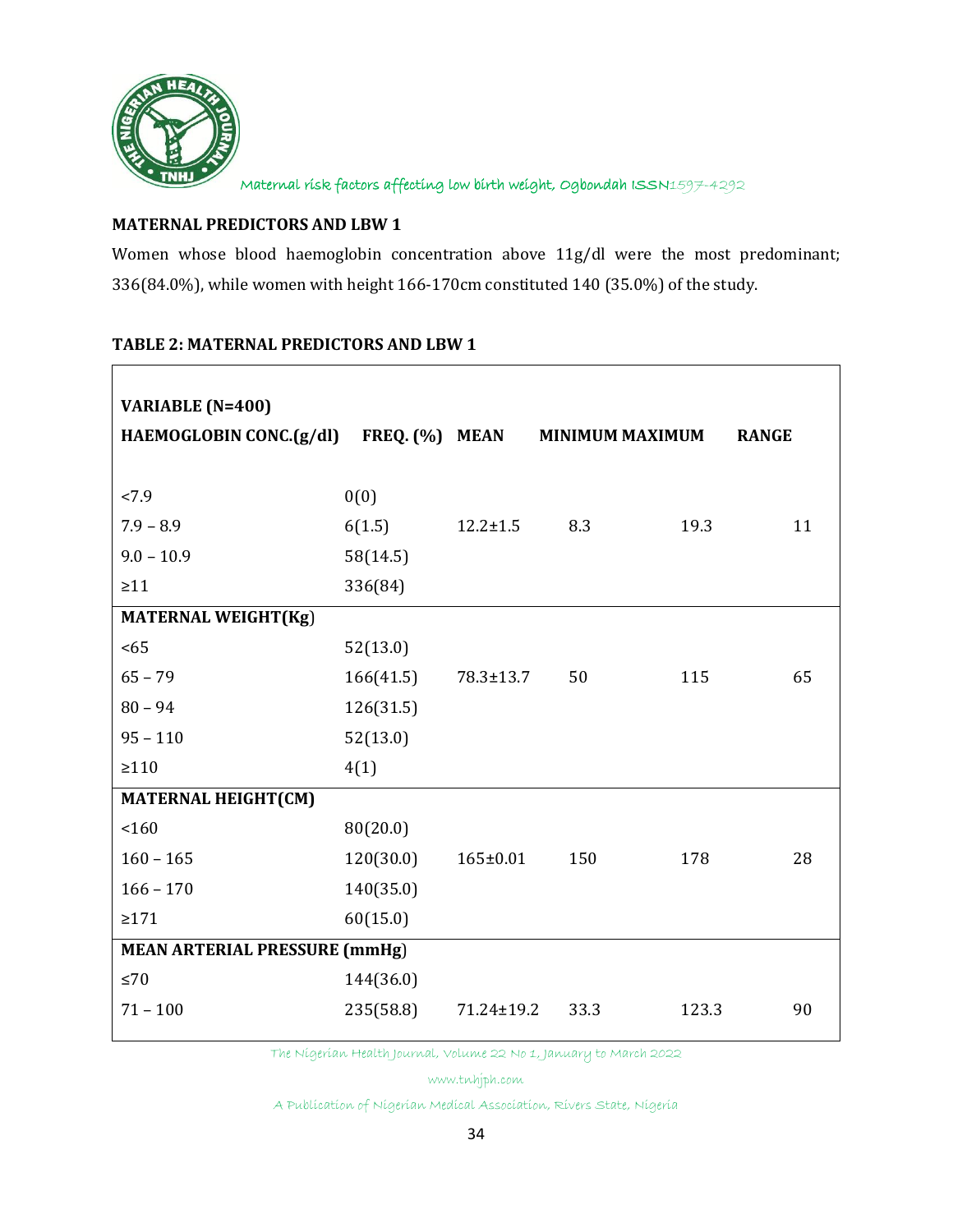

| $\geq 101$                    | 21(5.2)   |                 |     |     |     |
|-------------------------------|-----------|-----------------|-----|-----|-----|
| <b>BIRTH WEIGHT (Kg)</b>      |           |                 |     |     |     |
| 2.5                           | 24(6)     | $3.2 \pm 0.6$   | 1.0 | 4.6 | 3.6 |
| $\geq 2.5$                    | 376(94)   |                 |     |     |     |
| <b>GESTATIONAL AGE(WEEKS)</b> |           |                 |     |     |     |
| <37                           | 182(45.5) | $37.05 \pm 2.1$ | 26  | 42  | 16  |
| $\geq$ 37                     | 218(54.5) |                 |     |     |     |
|                               |           |                 |     |     |     |

# **MATERNAL PREDICTORS AND LBW 2**

Women who were partnered had 16 (25.8%) LBW babies while unemployed women had 14 (22.6%) of infants with LBW

# **TABLE 3: MATERNAL PREDICTORS AND LBW 2**

| <b>MARITAL STATUS</b> | <b>BIRTH WEIGHT</b> |     |                          |                                |      |  |  |
|-----------------------|---------------------|-----|--------------------------|--------------------------------|------|--|--|
|                       |                     |     | $< 2.5$ $\geq 2.5$ TOTAL | <b>CHI SQUARE TEST P VALUE</b> |      |  |  |
| <b>NOT PARTNERED</b>  | 16                  | 101 | 117                      |                                |      |  |  |
| <b>PARTNERED</b>      | 46                  | 237 | 283                      | 0.4                            | 0.52 |  |  |
| <b>TOTAL</b>          | 62                  | 338 | 400                      |                                |      |  |  |
|                       |                     |     |                          |                                |      |  |  |
|                       |                     |     |                          |                                |      |  |  |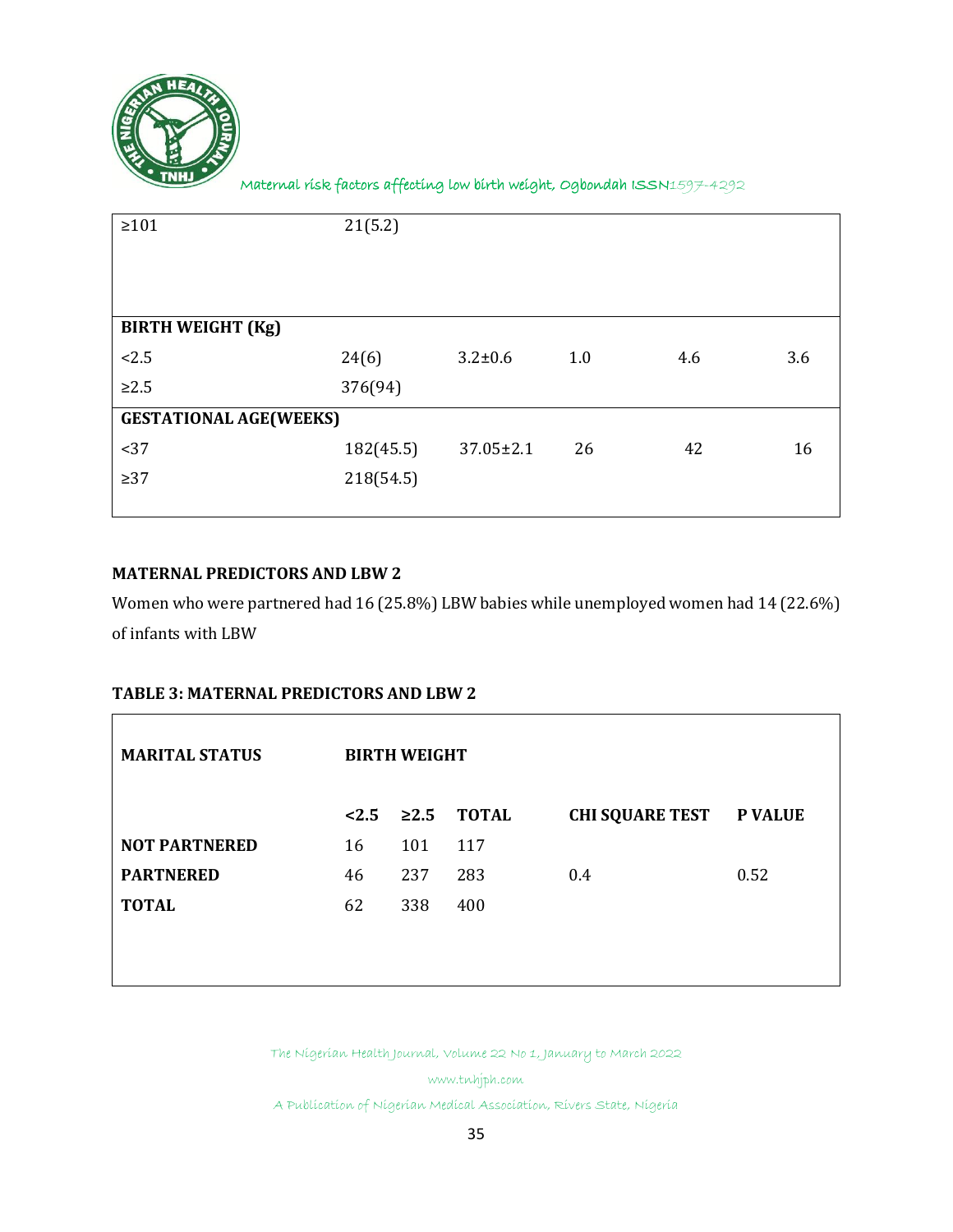

 $\blacksquare$ 

Maternal risk factors affecting low birth weight, Ogbondah ISSN1597-4292

| <b>OCCUPATION</b> |    |     |     |     |     |
|-------------------|----|-----|-----|-----|-----|
| <b>UNEMPLOYED</b> | 14 | 112 | 126 |     |     |
| <b>EMPLOYED</b>   | 48 | 226 | 274 | 2.7 | 0.1 |
| <b>TOTAL</b>      | 62 | 338 | 400 |     |     |
|                   |    |     |     |     |     |

## **MATERNAL PREDICTIONS AND LBW 3**

There was a strong significant positive correlation between GA and infant birth weight. There was a statistically significant association between maternal predictor as height, mean arterial pressure, and gestational age of infant with birth weight of newborn.

## **TABLE 4: MATERNAL PREDICTORS AND LBW 3**

| <b>VARIABLE</b>  | <b>PEARSON</b><br><b>CORRELATION</b> | <b>T TEST</b> | <b>P VALUE</b> | 95% CI       |              |
|------------------|--------------------------------------|---------------|----------------|--------------|--------------|
|                  |                                      |               |                | <b>LOWER</b> | <b>UPPER</b> |
| <b>AGE</b>       | $-0.022$                             | 0.337         | 0.736          | $-0.009$     | 0.012        |
| HAEM.CONC. 0.013 |                                      | 1.025         | 0.306          | $-0.016$     | 0.051        |
| <b>MAP</b>       | $-0.051$                             | 2.061         | 0.040          | 0.000        | 0.006        |
| <b>WEIGHT</b>    | 0.132                                | 1.707         | 0.089          | $-0.001$     | 0.007        |

The Nigerian Health Journal, Volume 22 No 1, January to March 2022

www.tnhjph.com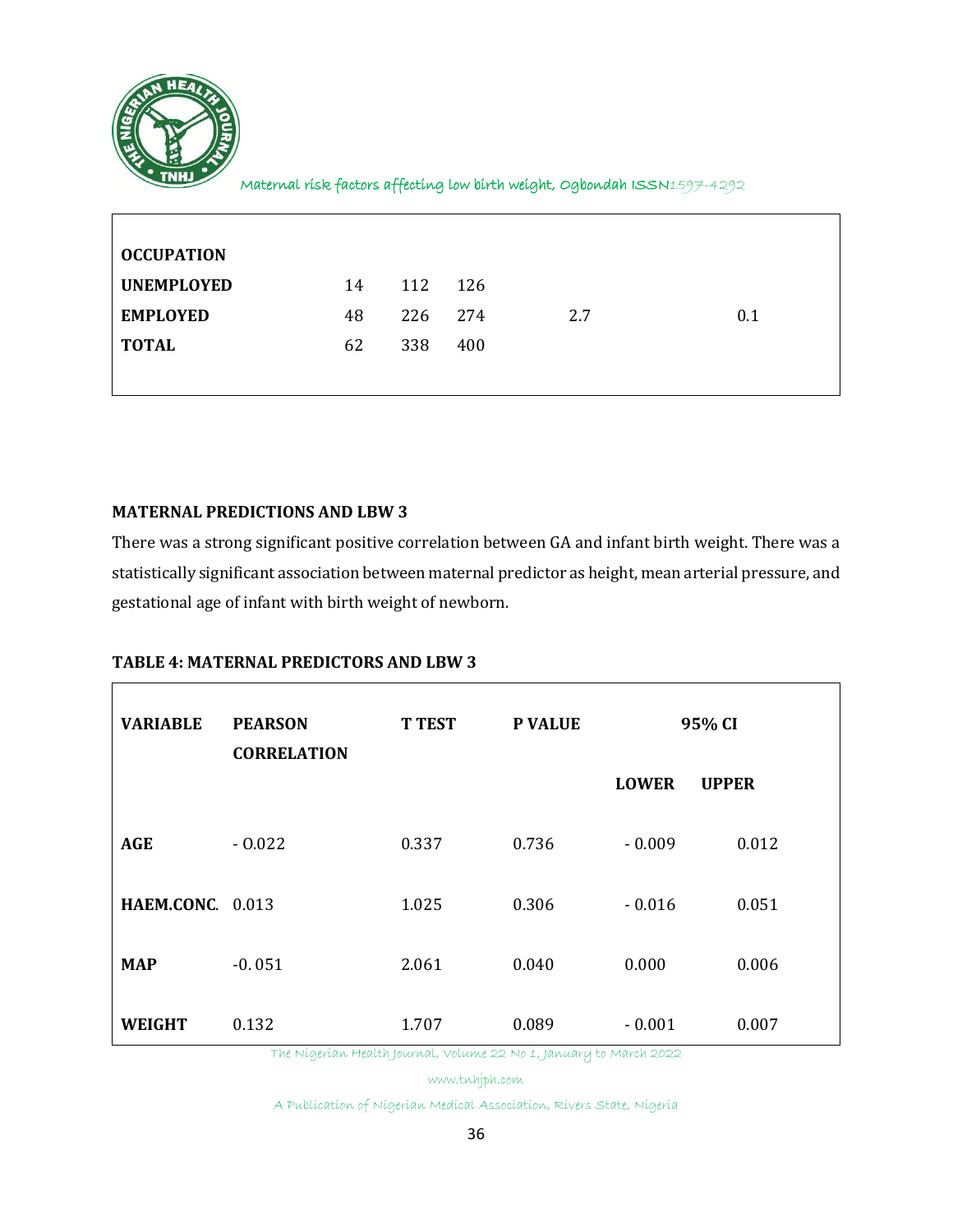

ा

Maternal risk factors affecting low birth weight, Ogbondah ISSN1597-4292

| <b>GEST. AGE</b> | 0.382 | 7.844 | 0.000 | 0.083    | 0.138 |
|------------------|-------|-------|-------|----------|-------|
| <b>HEIGHT</b>    | 0.075 | 1.958 | 0.05  | $-0.003$ | 1.558 |
|                  |       |       |       |          |       |

# **MATERNAL PREDICTIONS AND LBW4**

Maternal age 21-30 years, mean arterial pressure above 100, maternal height-above 110cm and below 165cm and gestational age were significantly associated with infant birth weight.

|  | <b>TABLE 5: MATERNAL PREDICTORS AND LBW 4</b> |  |
|--|-----------------------------------------------|--|
|  |                                               |  |

| <b>VARIABLES</b>  | <b>BIRTH WEIGHT(KG)</b> |                   | <b>T TEST P. VALUE</b> |         | <b>PEARSONS</b>    | 95% CI             |  |
|-------------------|-------------------------|-------------------|------------------------|---------|--------------------|--------------------|--|
|                   | < 2.5                   | >2.5              |                        |         | CORR.              | <b>LOWER UPPER</b> |  |
|                   |                         |                   |                        |         |                    |                    |  |
| <b>AGE(YEARS)</b> |                         |                   |                        |         |                    |                    |  |
| <20               | $19.0 \pm 1.31$         | $19.1 \pm 1.6$    | $-0.180$               | 0.862   | $-0.080$           | $-1.76$ 1.15       |  |
| $21 - 30$         | $28.3 \pm 1.3$          | $25.75 \pm 3.4$   | 2.22                   | 0.04    | $-0.35$            | $0.021$ 5.15       |  |
| >31               | $33.3 \pm 2.73$         | $22.67 \pm 3.07$  | 0.278                  | $-0.79$ | $0.49 - 3.42$ 2.76 |                    |  |
| HAEM. CONC. g/dl  |                         |                   |                        |         |                    |                    |  |
| $9.0 - 10.9$      | $9.9 \pm 0.39$          | $9.96 \pm 0.36$   | $-0.28$                | 0.79    | $-0.42$            | $-0.59$ 0.47       |  |
| $\geq$ 11         | $13.02 \pm 1.15$        | $12.86 \pm 1.65$  | 0.49                   | 0.62    | $-0.19$            | $-0.51$ 0.84       |  |
| MAP (mmHg)        |                         |                   |                        |         |                    |                    |  |
| < 71              | $62.19 \pm 13.6$        | $59.31 \pm 15.1$  | 0.68                   | 0.51    | $0.32 - 6.11$      | 11.84              |  |
| $71 - 100$        | 82.68±7.75              | $83.05 \pm 8.2$   | $-0.16$                | 0.88    | $-0.187$           | $-5.34$ 4.59       |  |
| >100              | $112.9 \pm 7.93$        | $104.43 \pm 5.16$ | 3.21                   | 0.01    | 0.232.51           | 14.52              |  |

The Nigerian Health Journal, Volume 22 No 1, January to March 2022

www.tnhjph.com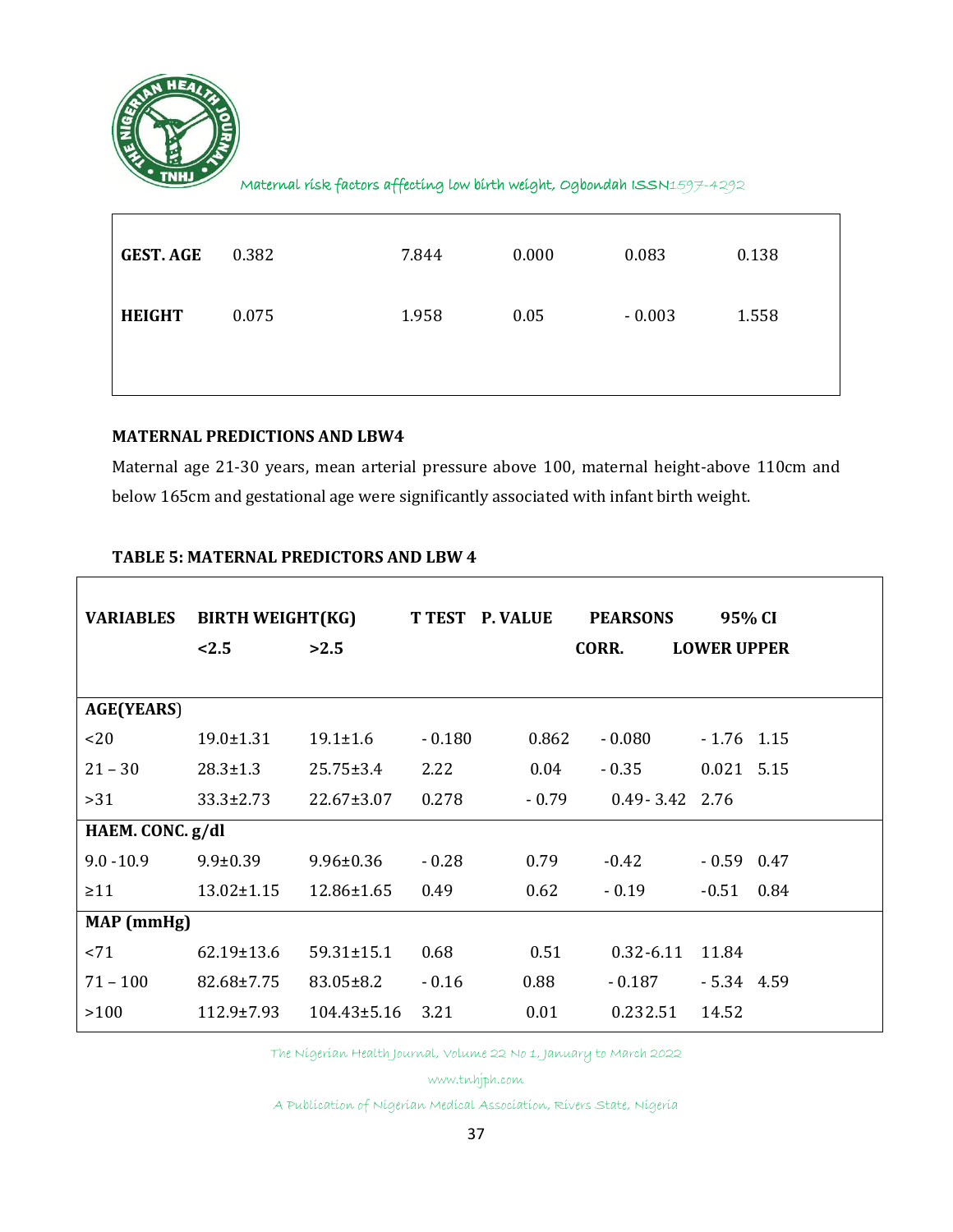

| WEIGHT(Kg) |                               |                  |         |       |                    |               |         |
|------------|-------------------------------|------------------|---------|-------|--------------------|---------------|---------|
| $65$       | $60.81 \pm 4.23$              | $61.50 \pm 5.84$ | $-0.44$ | 0.67  | $0.25 - 4.05$ 2.67 |               |         |
| $65 - 79$  | 72.92±3.85                    | 73.25±4.37       | $-0.29$ | 0.77  | $0.09 - 2.68$ 2.02 |               |         |
| $80 - 94$  | 87.25±4.80                    | 85.38±3.25       | 0.81    | 0.44  | $-0.29$            | $-3.58$       | 7.34    |
| $95 - 110$ | $102.17 \pm 5.09$             | 99.83±3.07       | 1.09    | 0.30  | 0.64               | $-2.4$        | 7.07    |
|            | <b>GESTATIONAL AGE(WEEKS)</b> |                  |         |       |                    |               |         |
| $37$       | 34.64±3.13                    | $35.94 \pm 0.42$ | $-2.89$ | 0.006 | $-0.063$           | $-2.20$       | $-0.40$ |
| $\geq$ 37  | 38.60±1.08                    | $37.07 \pm 0.68$ | 2.58    | 0.03  | 0.277              | 0.11          | 1.69    |
| HEIGHT(CM) |                               |                  |         |       |                    |               |         |
| 165        | $156.2 \pm 2.8$               | $153.5 \pm 2.3$  | 3.83    | 0.001 | 0.040.01           | 0.04          |         |
| $65 - 79$  | $163.5 \pm 0.5$               | $162.2 \pm 1.4$  | 3.32    | 0.004 | $-0.50$            | $0.004$ 0.02  |         |
| $80 - 94$  | $167.5 \pm 1.58$              | $1.67 \pm 0.63$  | $-0.56$ | 0.59  | 0.000              | $-0.02$ 0.009 |         |
| $95 - 110$ | $170.5 \pm 0.53$              | $172.3 \pm 3.23$ | $-1.68$ | 0.12  | 0.23               | $-0.04$ 0.01  |         |
| >110       | $115.0 \pm 00$                | $111.5 \pm 2.42$ | 4.58    | 0.001 | 0.000 1.772 5.23   |               |         |
|            |                               |                  |         |       |                    |               |         |

#### **DISCUSSION**

The prevalence of LBW in this study was 15.5%. The study also discovered a statistically significant association between maternal predictors such as height, mean arterial blood pressure and GA with LBW. The prevalence recorded in this study was low compared to prevalence recorded in other studies conducted in Africa and Asia; 15.6%, 18.0%, 29.0%, 29.1% respectively27,10,31,32.

However, this figure was considered high compared to the national average of 7.2% recorded in the 2013-2018 Nigeria National demographic survey. The import of this figure is an indictment on maternal health care services which influences maternal predictors of LBW. It is believed that improving general and maternal health care services will improve maternal variables that determine LBW.

The mean age of participants was 29.3±5.8 with minimum and maximum maternal age as 17 and 44 years respectively. The mean age recorded in this study was similar to the mean age in a similar study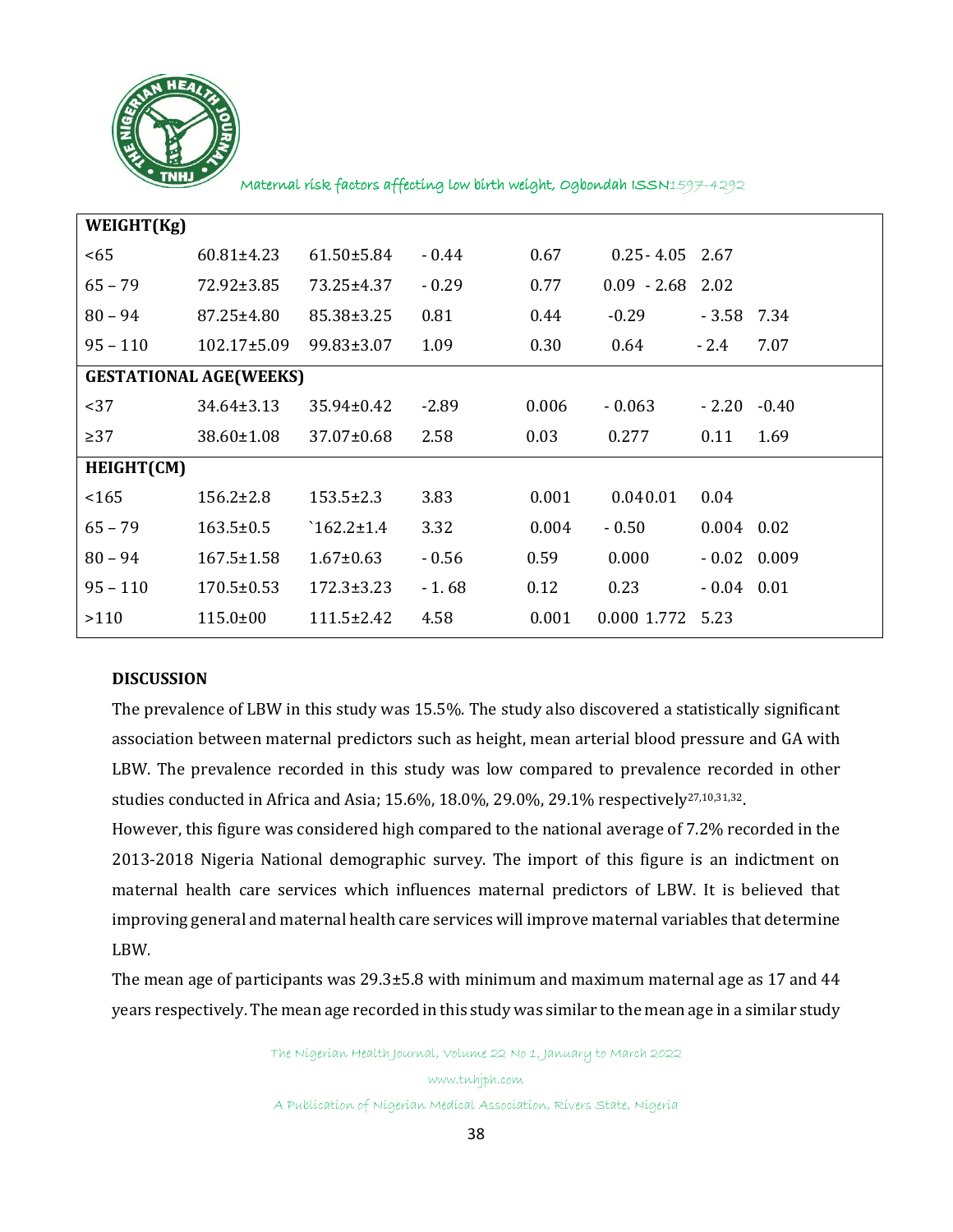

in Ethiopia with mean age of 28.7 $\pm$  years<sup>10</sup>. The mean maternal age in this study contrasted with mean age of 24.6 years recorded in a European study<sup>24</sup>. The similarity and difference observed could be attributed to socio-economic and cultural factors. It is expected that the mean age for African women should be lower than that of their European counterpart considering that age at first marriage (AFM) for African women was lower than that of Europeans37,38. Geopolitical zone, religion and level of education affects the national average for AFM. The AFM was higher in the Southern geopolitical region, among Christians and among educated persons<sup>33</sup>. Therefore, the mean age of participants in the study was high considering that the study was conducted in the south-south geopolitical region of the country, among a predominantly Christian (97.5%) population and in a literate society. Multivariate Logistic Regression (MVLR) model reveals no statistically significant association between maternal age and LBW. Interestingly, univariate logistic regression analysis reveals a significant association between maternal age 21-30 years and LBW with a significant negative linear correlation. It reasons that birth weight increases as maternal age decreases from 30 up to 21 years. The findings in this study replicates the results from a study conducted in Bangladesh with LBW common with maternal age less than 20 years and above 30 years<sup>17</sup>. Also, other studies reviewed were in congruence with the results from this study<sup>27,34</sup>. It is believed that the woman's reproductive system with associated biological variable will be at their optimal functional capacity at this age grade.

LBW was significantly associated with maternal mean arterial blood pressure. The prevalence of hypertension among participants was 5.2%. However, some studies identified high maternal blood pressures prevalence35, while others recorded lower prevalence36.Literatures reviewed concur with findings in this study which reveals the effect of hypertension in pregnancy and LBW37,35. It was shown that a 5mmhg increase in mean 24-hour diastolic blood pressure at 28 weeks gestation is associated with a 6g decrease in birth weight. Also, a similar change was seen with diastolic blood pressure at 36 weeks gestation with an average of 76g (24g-129g) decrease in birth weights39. It was shown that the mechanism responsible for LBW among hypertensives involves utero placental compromise and the overall effect on newborn depends on type and degree of hypertension<sup>40</sup>.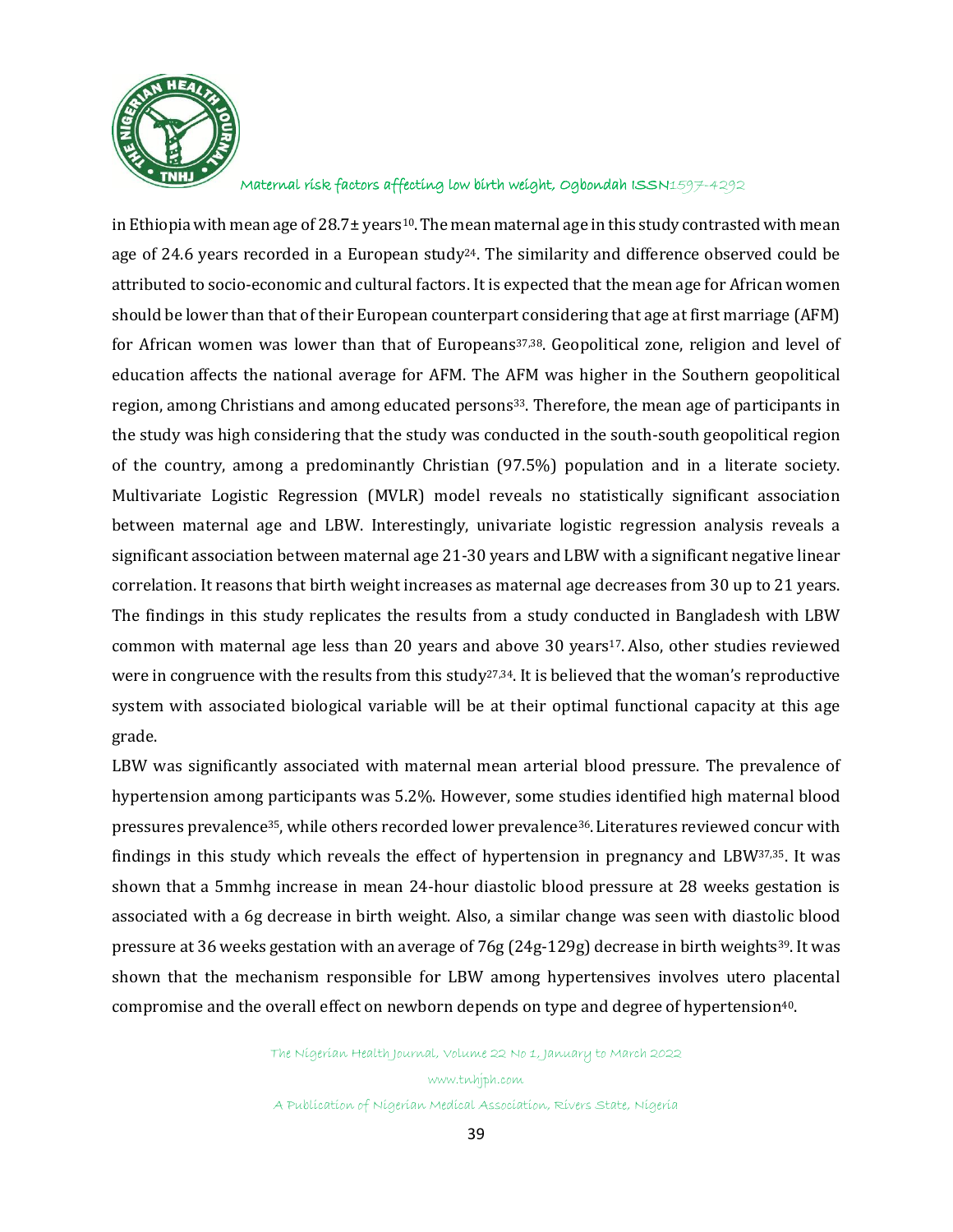

An important predictor of LBW identified in this survey was gestational age (GA). An increase in GA above 37 weeks was significantly associated with an increase in birth weight. There was no discordant opinion among researchers on this issue. Most studies reviewed were in concordance with the results from this study27,24,22.

It was shown that birth weight is determined by GA and fetal growth which are both products of internal (genetic) and environmental factors $28$ .

Maternal height and birth weight was identified as having a statistically significant association with a positive correlation coefficient. It was shown that birth weight increase as maternal height appreciates. Other studies were also in tandem with results obtained $23,24,31,25$ . However, the cut-off for which height becomes a significant predictor is still not well established. Some studies identified height less than 145cm<sup>31</sup> while others predicted height below 150cm<sup>26</sup>. Also, it was revealed that LBW infants were at an additional risk of stunting and poor linear growth if born to short mothers<sup>26</sup>. Other maternal variables such as maternal haemoglobin concentration, maternal weight, occupation and marital status showed no significant association with LBW in this study. In contrast some researchers identified significant association between LBW and weight<sup>21,32</sup>, maternal haemoglobin concentration<sup>23,15</sup> and occupation<sup>10</sup>.

#### **CONCLUSION**

Maternal variables such as age, mean arterial blood pressure, height and GA of newborn are significant predictors of LBW. It is therefore recommended by the researchers that concerted effort be made by policy makers and government to put in place policies to improve maternal health care services in the health sector with a view to reducing LBW infants and its attendant consequences by promoting the above-mentioned maternal predictors.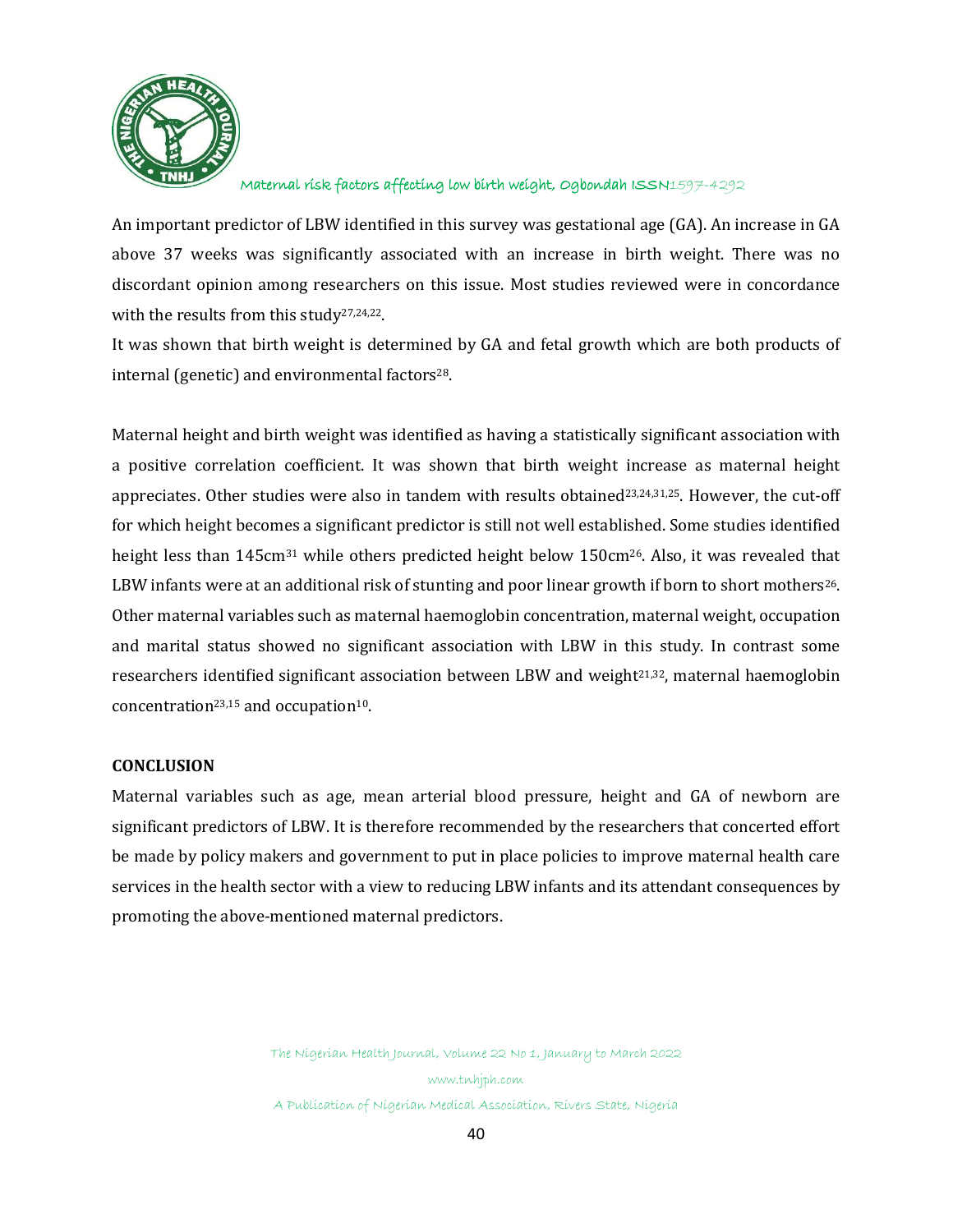

#### **Limitations**

Few limitations which could bias the study were encountered which includes time of measurement of maternal weight. It was recommended that data for maternal weight and haemoglobin concentration be the measured value at term while birth weight be examined within ten minutes of delivery and before neonate was fed. Records which did not meet these criteria were also excluded.

#### **Conflict of Interest**

The authors declare no conflict of interest

#### **REFERENCES**

- 1. Alexander GR, Himes JH, Kaufman RB, mor J, Kogan M. A United States national reference for fetal growth. Obstetrics and gynecology. 1996; 87(2): 163 – 168
- 2. WHO International classification of disease.  $10<sup>th</sup>$  edition revision (ICD 10) 2010. Retrieved from [http://who](http://who/) int/ classification/icd/icd.10 vol.2 en 2010 pdf? Ug = 1. Accessed 14 Jan. 2021
- 3. Berkowitz GS, Papiemik E. Epidemiology of preterm birth. Epid. Rev. 1993;15(2):414-443
- 4. Islam MM. The effect of low birth weight on school performance and behavioral outcome of elementary school children in Oman. Oman medical Journal. 2015; 30(4):241-251. Doi:10.5001/omj 2015.50
- 5. Gu H, Wang L, Liu L, Luo X, Wang J, Hou F. et al. Gradient relationship between low birth weight and intelligence quotient: A meta-analysis. science rep. 2017; 7(1): 18035.doi:10.1038/s 41598 – 017 – 18234 – 9
- 6. Dombrowski SC, Noonan K, Martin RP. Low birth weight and cognitive outcome: Evidence for a gradient relationship in urban, poor African American birth cohort. Sch. Psychol. Q. 2007; 22(1):26-43. Doi:10.1037/1045 – 3830. 22.1.26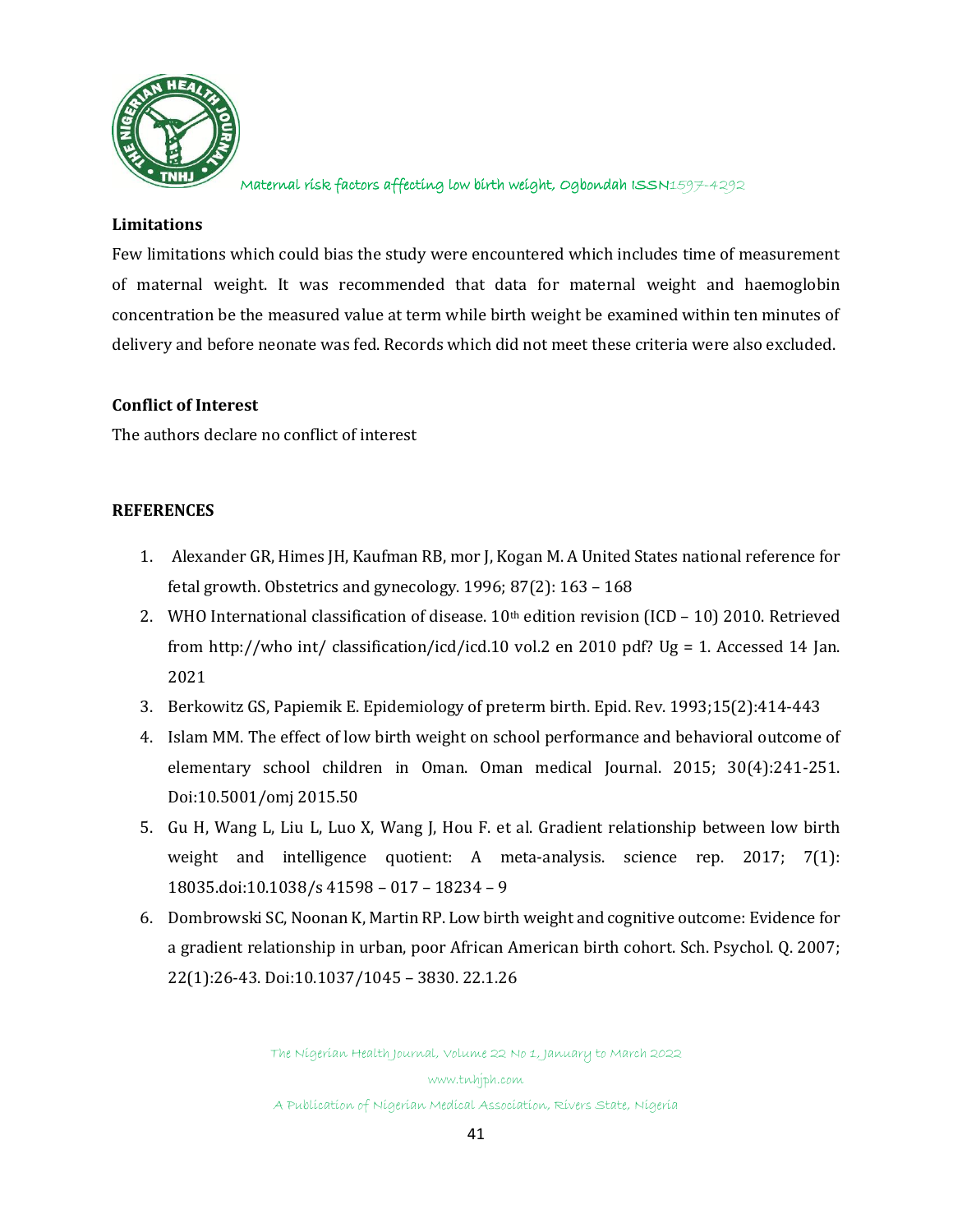

- 7. Gelband H, Lijestrand J, Nemer L, Islam MM, Zupan J, Jha P. The evidence bases for intervention to reduce maternal and neonatal mortality in low- and middle-income countries. Commission on macroeconomics and health working paper series. WG 5 paper. 5.2021
- 8. UNICEF. LBW. Country, regional and global estimates. New York. UNICEF. 2004.
- 9. WHO global target 2025. To improve maternal, infant and young child nutrition. [www.who.int/nutrition/topics/nutrition](http://www.who.int/nutrition/topics/nutrition) global targets 2025/en/accessed 15 Jan. 2021
- 10. Alemu A, Abageda M, Assefe B, Melaku G. LBW: prevalence and associated factors among newborns at Hospitals in Kambata – Tembaro zone, southern Ethiopia 2018. The pan African Medical Journal 2019;34: 68.doi:10.11604/pamj.2019.34.68.18234
- 11. Blencowe H, Krasevec J, De Onis M, Black RE, An X, Stevens GA, et al. National, regional and world-wide estimate of LBW in 2015, with trends from 2000. A systematic analysis. Lancet global health. 2019; 7(7): e 849 – e 860. Doi. 10.1016/s2214-109x (18)305 65-5
- 12. Yader H, Lee N. Maternal factors in predicting LBW babies. Med. J. Malaysia. 2013; 68:44-47
- 13. Shimelis G,Teshale F, Eskeziyaw A, Desta H, Gene F, Zeritu D et al. Factors associated with LBW among new born delivered at public health facilities of Nekemte town, west Ethiopia: a case control study. BMC pregnancy and childbirth. 2019;19(1):220
- 14. Ahmed S, Hassan K, Wakayo T. A health facility-based case control study on determinants of LBW in Dassie town, North east Ethiopia: the role of nutritional factors. Nutr. J. 2018;17(1):103. Doi:10.1186/s 12937-018-0409-2
- 15. Levya A, Frasera D, Katzc M, Mazoro M, Sheiner E. Maternal anaemia during pregnancy is an independent risk factor for LBW and preterm delivery. European j. obste. Gynae. And repr. Biol. 2005; 122:182-6
- 16. De Maeyer E, Adiels Tegman M. The prevalence of anaemia in the world. World health stat. Q. 1985;38(3):302-316
- 17. Demmouche A, Lazrag A, Moulessehoul S. Prevalence of anaemia in pregnant women during the last trimester: consequences for birth weight. European review for medical and pharmacological sciences. 2011;15(4):436-445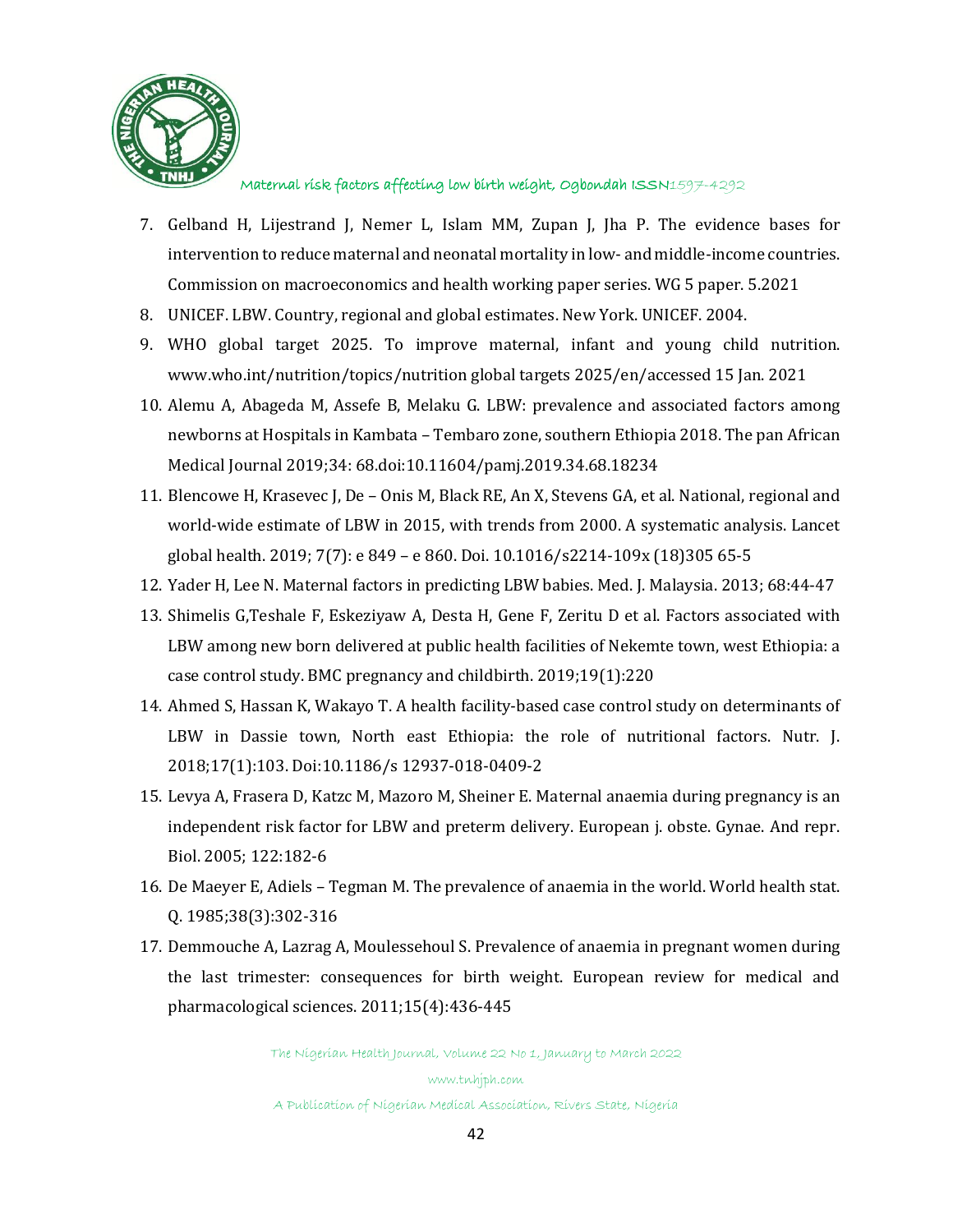

- 18. Mc Lean E, Cogswell M, Egli I, Wojdyla D, De Benoist B. Worldwide prevalence of anaemia. WHO vitamin and mineral nutrition information system. 1993-2005. Public health nutrition. 2009;12(4):444-454.
- 19. Milman N. Iron and pregnancy: A delicate balance. Ann. Haematol 2006; 85:559-65
- 20. Chandra S, Anil Kumar T. Anaemia: A brief over view regards the pregnant state. J women's health issues care. 2014; 3:1
- 21. Karim E, Mascie- Taylor CG. The association between birth weight, sociodemographic variables and maternal anthropometry in an urban sample from Dhaka, Bangladesh. Annals of human biology. 1997;24(5):387-401. Doi:10.1080/03014469700005152.
- 22. Khalidi N, Mc Grill K, Houweling H, Arnett K, Sheahon A. Glosing the gap in LBW births between indigenous and non-indigenous mothers. Queensland Brisbane. Health statistics unit 2012.
- 23. Alemayehu S, Damte A, Hailu T. Maternal factors associated with LBW in public hospital of Mekelle city, Ethiopia: a case control study. Halian journal of pediatrics. 2020; 46:124. Doi:10.1186/s 13052-020-00890-19
- 24. Thame M, Wilks RJ, Farlane-Anderson MC, Bennett FI, Forrester TE. Relationship between maternal nutritional status and infants' weight and body proportion at birth. European journal of clinical nutrition.1997;51:134-138
- 25. Nahar S, Mascie Taylor CGN, Ara Begun H. Maternal anthropometry as a predictor of birth weight. Public health nutrition. 2007; 10(9); 965-970
- 26. Sinha B, Taneja S, Chwdhury R, Mazumder S, Rongsten-chandolaT, Upadhyay RP, Martins J, Bhandari N, Bhan MK. LBW infants born to short stature mothers are at additional risk of stunting and poor growth velocity: evidence from secondary data analysis. Maternal and child nutrition. 2018; 14(1): e 12504.doi:10.1111/mcn.12504
- 27. Jember D, Menji Z, Yitayaw Y. LBW and associated factors among newborn babies in health institution in Dessie, Amhara. Ethiopian journal of multidisciplinary health care. 2020; 13:1839-1848. Doi:10.2147/JMDH. S 285055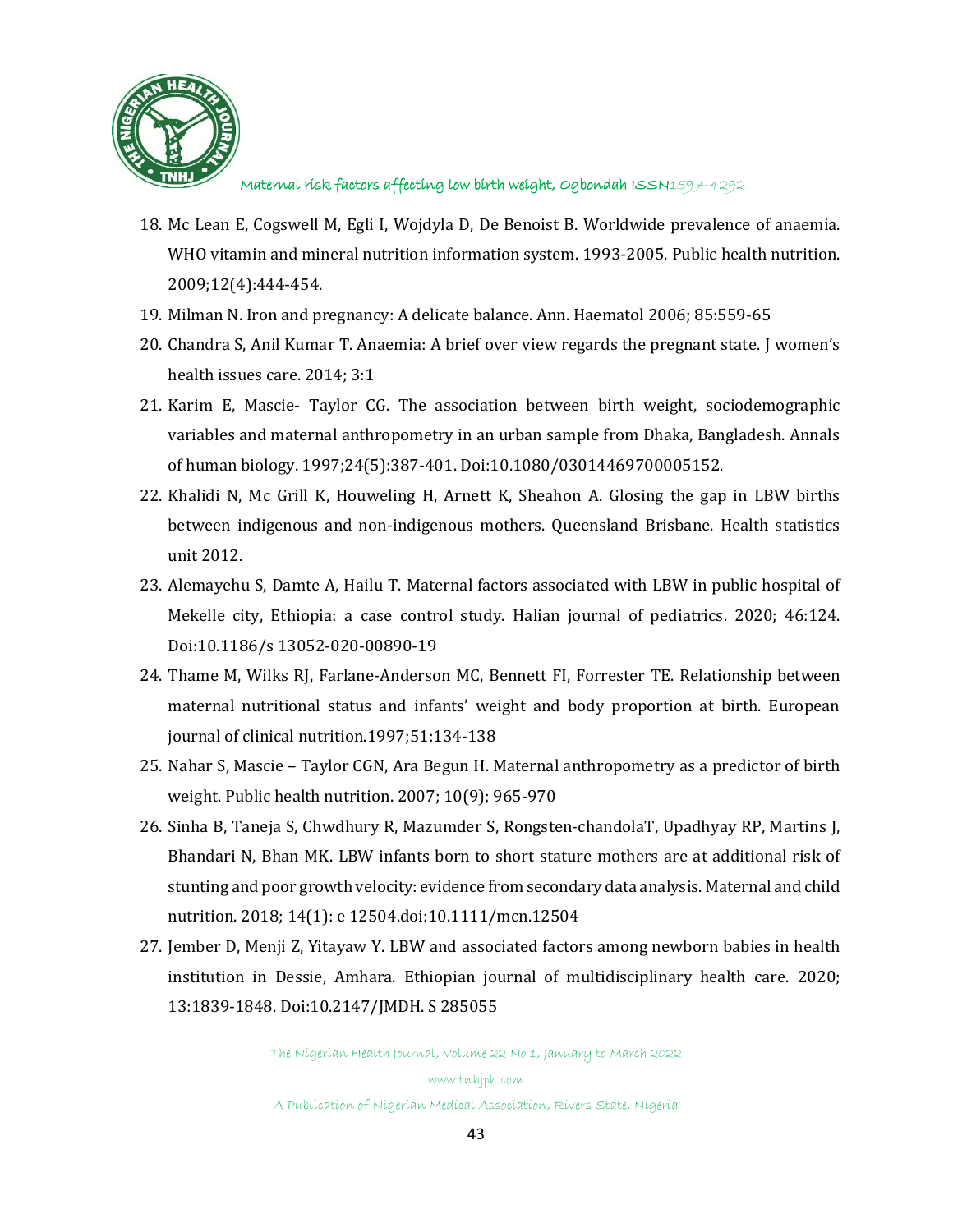

- 28. Regnaut TRH, Timesand S, Hay WW. Factors influencing fetal growth. Neo reviews. 2001;2(6): e119-e129.doi.10.1542/NEO.2-6-e119
- 29. Lawn JE, Blencowe H, Oza S, You D, Lee AC, Waiswa P, Lalli M, Butta Z, Barros AJD, Christian P, Mathers C, Cousens SN. every newborn progress, priorities and potential beyond survival. Lancet 2014.12;384(9938):189-205
- 30. J Charan, T Biswas. How to calculate sample size for different study designs in medical research in medical research. Indian journal of psychological medicine. 2013;35(2):121- 126.c/o1:10.4103/0253-7176. 116232.
- 31. Hirve SS, Ganatra BR. Determinants of LBW: a community based prospective cohort study. Indian pediatrics 1994;31(10):1221-5
- 32. Alemu T, Umefa M. Prevalence and predictors of "small size" babies in Ethiopia: in depth analysis of Ethiopian demographic and health survey, 2011. Ethiopian journal of health sciences 2016;26(3): 203-50.doi:10.4314/ejhs. v2613.7.
- 33. Adebowale SA, Fagbamigbe FA, Okareh TO, Lawal GO. Survival analysis of timing of first marriage among women of reproductive age in Nigeria: A regional difference. African journal of reproductive health. 2012;16(4):95-107
- 34. Li X, Zhang W, Lin J, Liu H, Yang Z, Teng Y. Preterm birth, LBW and small for gestational age among women with pre-eclampsia: Does maternal age matter? Pregnancy hypertension. 2018; 13:260-266
- 35. Block-Abraham DN, Adamovich D, Turan OM, Doyle LE, Blitzer MG, Baschat AA. Maternal blood pressure during pregnancy and risk of delivering small for gestational age neonate. Hypertension in pregnancy. 2016;35(3):350-360
- 36. Li N, Li Z, Ye R, Zhang L, Li H, Zhu Y, Li S, Yang N, Liu J,Ren A. Preconception blood pressure and risk of LBW and small for gestational age. Hypertension. 2016;68(4):873-879
- 37. Gaudineau A. Prevalence, risk factors, maternal and fetal morbidity and mortality of intra uterine growth restriction and small for gestational age. J. Gynaecol. Obstet Biol. Reprod. (Paris) 2013; 42(8):895-9102